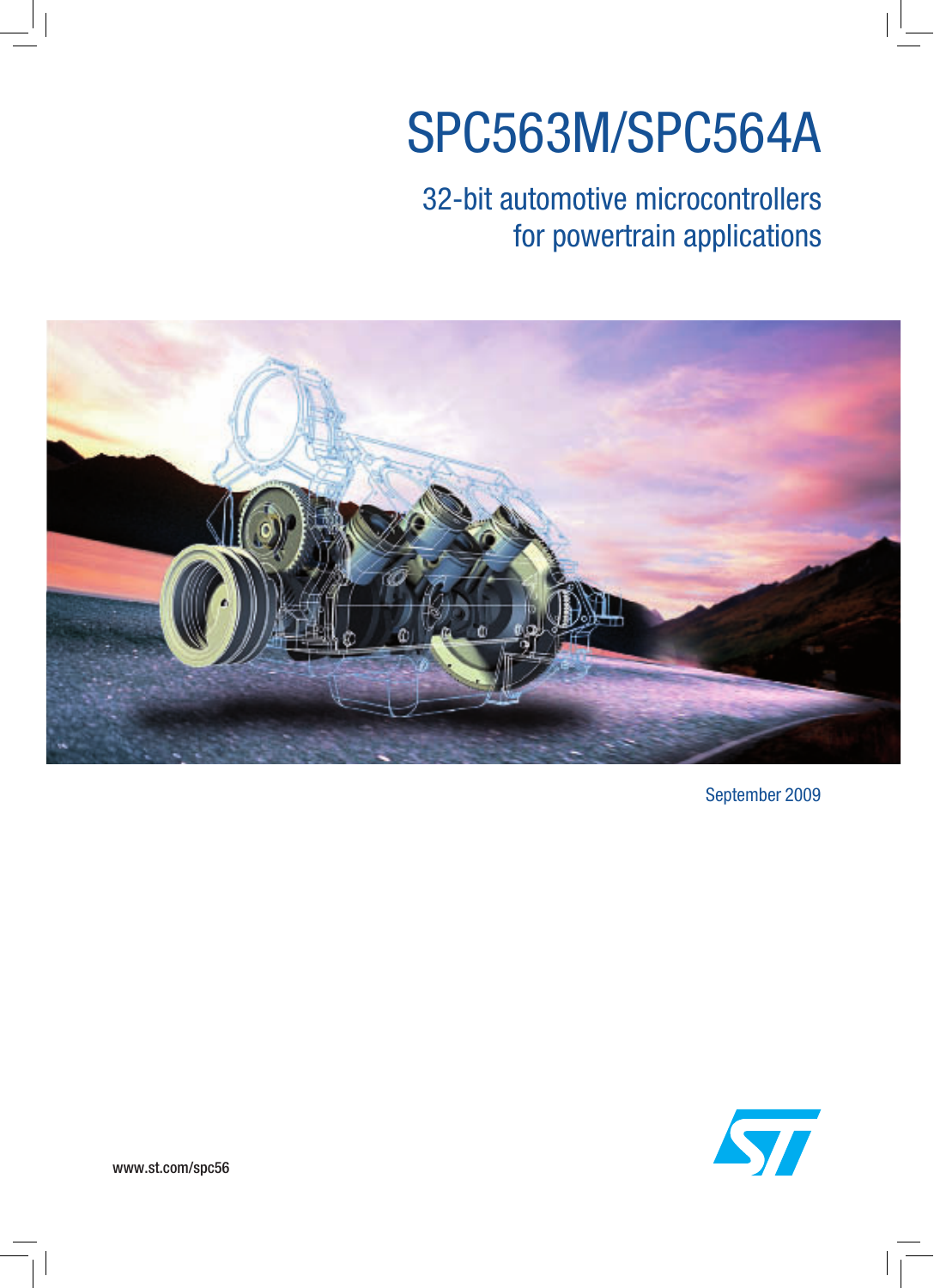**STMicroelectronics**' SPC563M and SPC564A families are members of a set of 32-bit Flash microcontrollers dedicated to the specific needs of mid-range engine control and automotive transmission control applications.

The modularity and compatibility of these product families set an unmatched level. A new state-of-the-art technology, combined with a high-performance core and tailor-made peripherals, make these product families the perfect platform solution, achieving the best trade-off between system cost and performance. From product specification, through design and manufacturing, focus is on reliability, application robustness and added

value.

The use of an industry-standard PowerPC™ core, sharing standard peripherals with similar products across all application fields, increases integration, maximizes design reuse and shortens time to market.

#### **Applications SPC564A family block diagram** 2/4-cylinder GDI/MPI Debug Power<br>™Architecture Common-rail diesel JTAG e200z4d Interrup engines **Nexus** SPE controller IEEE-ISTO Low-end 6 cylinder VLE 5001-2003 MMU engines 8-Kbyte Ext. bus eDMA Robotized transmission **64 FlexRay** I cache interface  $\blacksquare$  Hydraulic transmission  $\ddot{\textbf{t}}$  $\mathbf{f}$ t  $\ddagger$ **G** Suspension 5 x 4 crossbar switch Memory protection unit  $\hat{r}$ Cal bus interface Up to Up to Boot assist **System** CRC 4 Mbyte 192 Kbyte 1/0 bridge 4 Mb <sup>300t assist</sup> siu 192 Kbyte timers Flash SRAM DEC **System platform** 3-Kbyte ADCi **Temperature** data RAM X2 eMIOS eTPU2 FlexCAN imperatu **FlexCAN FlexCAN** sensor eSCI eSCI eSCI DSPI DSPI DSPI ADC ADC 24 32 **Timers** 14-Kbyte channel channel VGA data RAM AMux **Memory**  $\ddagger$ t t  $\ddagger$ ₫ t Î Î 1 ↨ ↨ t **Connectivity**

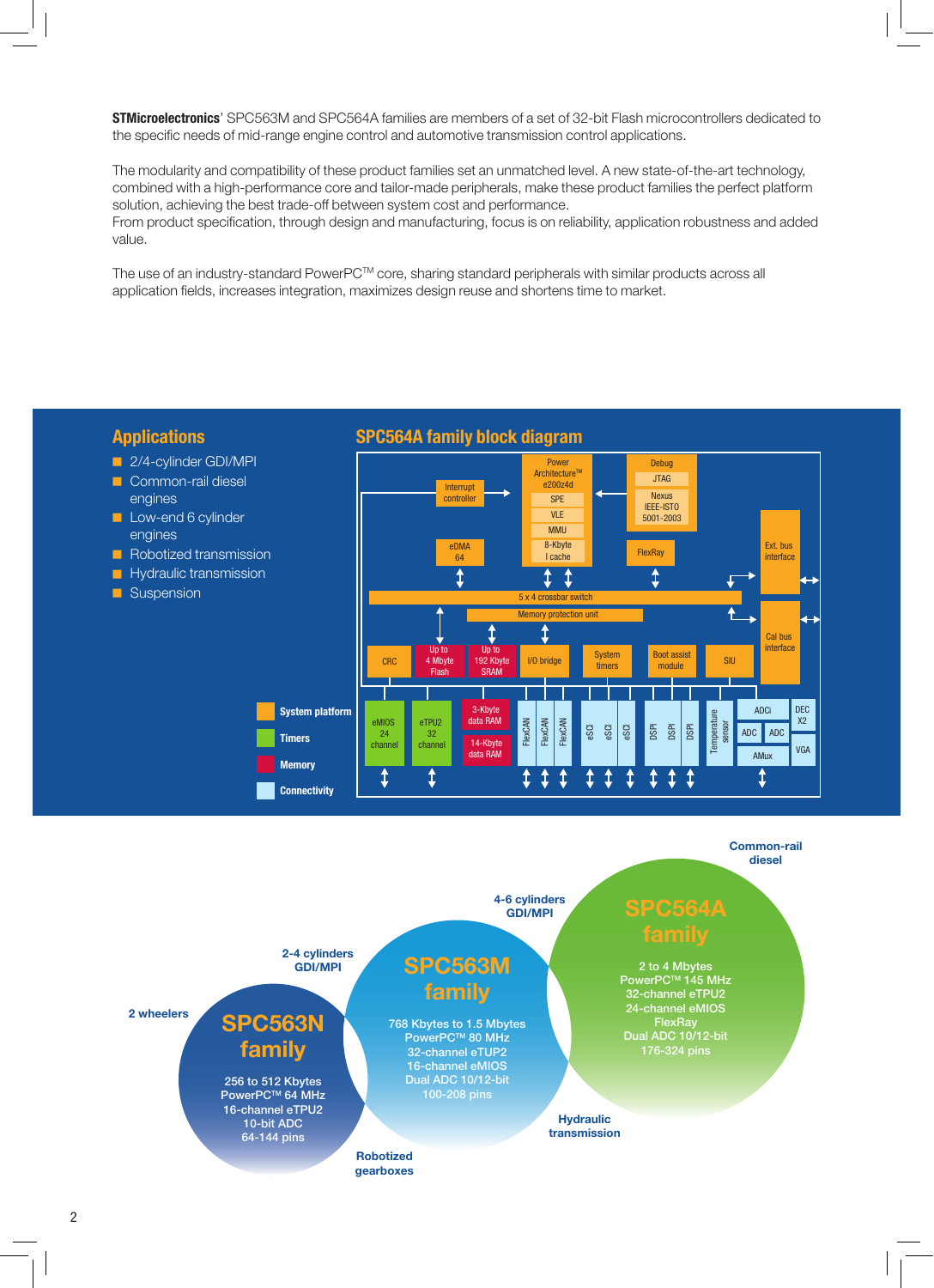## SPC56 for powertrain applications

#### **Innovative concepts - Powering green innovations**

With a dedicated eTPU2 coprocessor to offload the CPU, integrated DSP capability, and a wide range of enhancements, SPC563M devices enable tight emission control to meet new and upcoming automotive requirements.

Our SPC564A family takes this concept even further by associating the SPC563M peripherals with the latest generation of PowerPC™ cores, also including FlexRay capability.

These new families bring new solutions to automotive applications to successfully meet the challenge of more performance with enhanced energy efficiency, while decreasing overall system cost.

### **SPC563M/SPC564A family benefits**

- High-performance cores integrating digital-signal processing and vector floating-point computation for the SPC563M family, plus cache memory and dual-issue pipeline for the SPC564A family
- **Enhanced timer sets (eTPU2, eMIOS)**
- $\Box$  Dual ADCs with variable-gain input amplifier and decimation filter allowing knock detection integration

### **Reduced system cost Focus on quality**

- $\blacksquare$  Very high I/O availability in QFP packages
- **D** Innovative calibration concept and tools support
- $\blacksquare$  Requires only one linear 5 V voltage regulator (SPC563M family)
- On-chip integration of CRC unit and FlexRay controller (SPC564A family)

#### **Tight emission control Improved time to market**

- $\Box$  Compatibility across families through modular peripheral set
- **Q AUTOSAR compliant, maximizing software and** tools reuse
- Memory/pin-out/performance scalability

- $\blacksquare$  Unique dual source set-up
- Latest 90 nm automotive-focused technology
- Co-development of technology and state-of-the-art design methodology for zero defects



#### **A comprehensive development tools offer**

The SPC56 product family is supported by a wide range of development tools using a vast network of 3<sup>rd</sup> parties. This includes classical C compilers, debuggers and emulators, as well as advanced tools such as configuration tools or auto-code generators. Evaluation boards are available from ST.

### **Designed for AUTOSAR**

All products are designed to fulfill AUTomotive Open System ARchitecture requirements. Available AUTOSAR packages include MCAL, basic software, OS, configuration tools and on-site support.